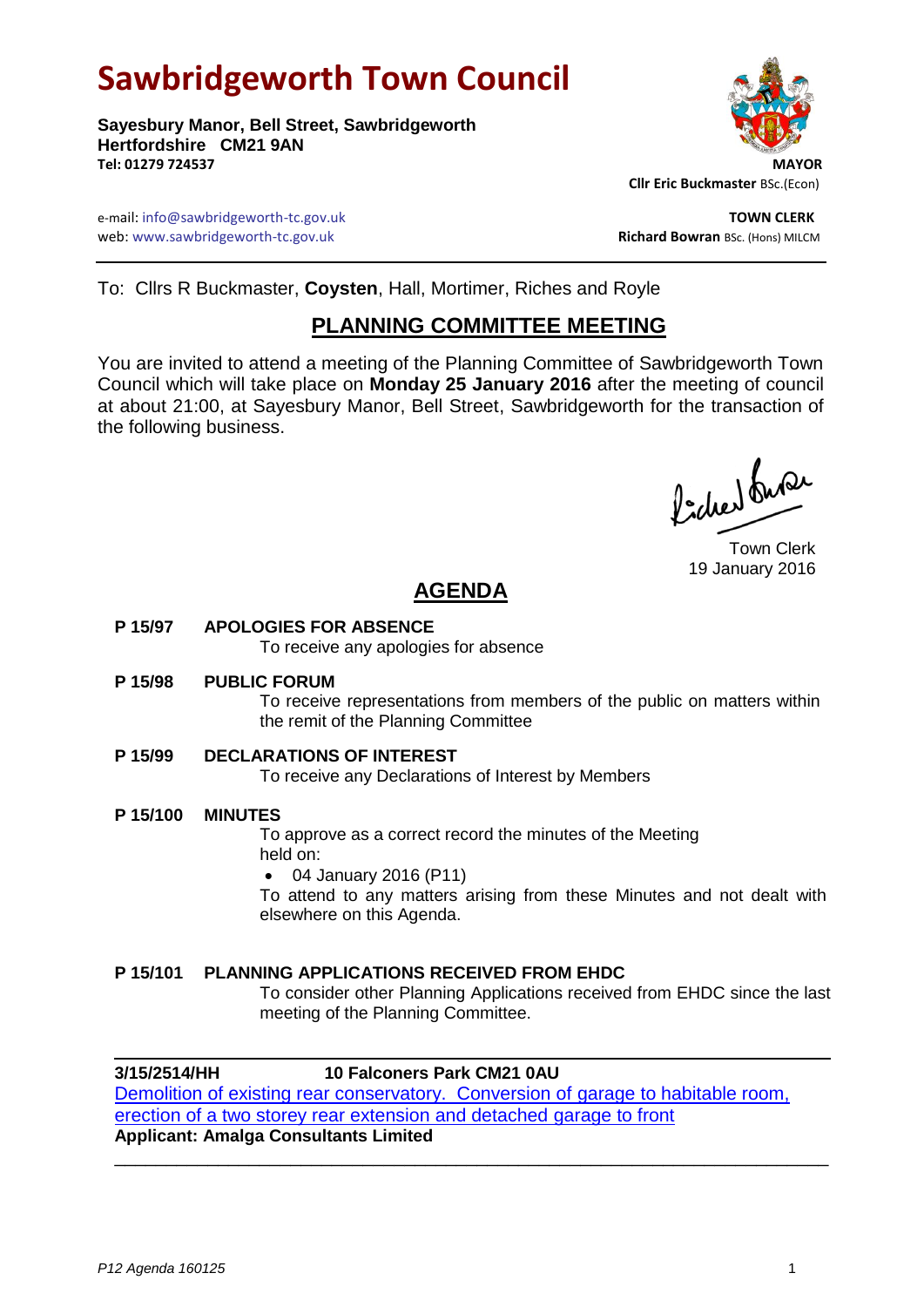**3/15/2559/FUL 29 Knight Street CM21 9AX** [Conversion of B1 office to 3 bed residential unit, internal alterations and addition of](https://publicaccess.eastherts.gov.uk/online-applications/applicationDetails.do?activeTab=summary&keyVal=NZTGCBGLI1900)  [new doors to rear elevation](https://publicaccess.eastherts.gov.uk/online-applications/applicationDetails.do?activeTab=summary&keyVal=NZTGCBGLI1900) **Applicant: Mr M Wark**

**3/16/0007/HH 20 Stoneleigh, CM21 0BT**  First [floor rear and side extension](https://publicaccess.eastherts.gov.uk/online-applications/applicationDetails.do?activeTab=summary&keyVal=O0H2ZXGL00X00) **Applicant: Mr R Langford**

**3/16/0021/HH 4 Pishiobury Drive, CM21 0AE**  [Single and two storey side and rear extensions, single storey front extension and](https://publicaccess.eastherts.gov.uk/online-applications/applicationDetails.do?activeTab=summary&keyVal=O0JGJXGLI4B00)  [erection of cladding.](https://publicaccess.eastherts.gov.uk/online-applications/applicationDetails.do?activeTab=summary&keyVal=O0JGJXGLI4B00) **Applicant: Mrs Jo Hosler**

## **P 15/102 LATE PLANNING APPLICATIONS**

To deal with Planning Applications received from EHDC following the publication of this Agenda and received before 22 January 2016.

None received

### **P 15/103 PLANNING DECISIONS MADE BY EHDC**

To receive Planning Decisions from EHDC

# \_\_\_\_\_\_\_\_\_\_\_\_\_\_\_\_\_\_\_\_\_\_\_\_\_\_\_\_\_\_\_\_\_\_\_\_\_\_\_\_\_\_\_\_\_\_\_\_\_\_\_\_\_\_\_\_\_\_\_\_\_\_\_\_\_\_\_\_\_\_\_\_\_\_\_

**3/15/0689/LBC Tednambury Farm, CM23 4BD**  [Internal and external alterations to enable change of use of existing cow shed into a residential](https://publicaccess.eastherts.gov.uk/online-applications/applicationDetails.do?activeTab=summary&keyVal=NM899VGLFUB00) 

[annexe](https://publicaccess.eastherts.gov.uk/online-applications/applicationDetails.do?activeTab=summary&keyVal=NM899VGLFUB00)

*STC Comment: No Comment EHDC Decision: Granted*

## **3/15/0831/FUL Tednambury Farm, CM23 4BD**

[Change of use of existing cowshed into a residential annexe including internal and external](https://publicaccess.eastherts.gov.uk/online-applications/applicationDetails.do?activeTab=summary&keyVal=NN74T6GLFZ300)  [alterations](https://publicaccess.eastherts.gov.uk/online-applications/applicationDetails.do?activeTab=summary&keyVal=NN74T6GLFZ300)

\_\_\_\_\_\_\_\_\_\_\_\_\_\_\_\_\_\_\_\_\_\_\_\_\_\_\_\_\_\_\_\_\_\_\_\_\_\_\_\_\_\_\_\_\_\_\_\_\_\_\_\_\_\_\_\_\_\_\_\_\_\_\_\_\_\_\_\_\_

*STC Comment: No Objection EHDC Decision: Granted*

**3/15/1417/HH 55 Wychford Drive, CM21 0HA**

[First floor side extension. Single storey rear extension. Single storey front extension](https://publicaccess.eastherts.gov.uk/online-applications/applicationDetails.do?activeTab=summary&keyVal=NR290EGL00X00)  [incorporating a canopy and new pitched roof to garage](https://publicaccess.eastherts.gov.uk/online-applications/applicationDetails.do?activeTab=summary&keyVal=NR290EGL00X00)

\_\_\_\_\_\_\_\_\_\_\_\_\_\_\_\_\_\_\_\_\_\_\_\_\_\_\_\_\_\_\_\_\_\_\_\_\_\_\_\_\_\_\_\_\_\_\_\_\_\_\_\_\_\_\_\_\_\_\_\_\_\_\_\_\_\_\_\_\_

\_\_\_\_\_\_\_\_\_\_\_\_\_\_\_\_\_\_\_\_\_\_\_\_\_\_\_\_\_\_\_\_\_\_\_\_\_\_\_\_\_\_\_\_\_\_\_\_\_\_\_\_\_\_\_\_\_\_\_\_\_\_\_\_\_\_\_\_\_

*STC Comment: No Comment EHDC Decision: Granted*

### **3/15/2259/HH 47 Lawrence Avenue, CM21 9DN**

[Part two storey part single storey side and rear extension. Insertion of window to first floor](https://publicaccess.eastherts.gov.uk/online-applications/applicationDetails.do?activeTab=summary&keyVal=NXLABSGLHL300) side [elevation](https://publicaccess.eastherts.gov.uk/online-applications/applicationDetails.do?activeTab=summary&keyVal=NXLABSGLHL300) *STC Comment: No Comment*

*EHDC Decision: Granted*

## **3/15/2286/VAR 61 Springhall Road, CM21 9ET**

[Variation of approved plans condition of \(LPA ref 3/07/2401/FP\) to include](https://publicaccess.eastherts.gov.uk/online-applications/applicationDetails.do?activeTab=summary&keyVal=NXSOW9GLHMN00) revised drawing [number 3714 22A showing the insertion of rooflight in North elevation](https://publicaccess.eastherts.gov.uk/online-applications/applicationDetails.do?activeTab=summary&keyVal=NXSOW9GLHMN00)

\_\_\_\_\_\_\_\_\_\_\_\_\_\_\_\_\_\_\_\_\_\_\_\_\_\_\_\_\_\_\_\_\_\_\_\_\_\_\_\_\_\_\_\_\_\_\_\_\_\_\_\_\_\_\_\_\_\_\_\_\_\_\_\_\_\_\_\_\_

\_\_\_\_\_\_\_\_\_\_\_\_\_\_\_\_\_\_\_\_\_\_\_\_\_\_\_\_\_\_\_\_\_\_\_\_\_\_\_\_\_\_\_\_\_\_\_\_\_\_\_\_\_\_\_\_\_\_\_\_\_\_\_\_\_\_\_\_\_

*STC Comment: No Comment EHDC Decision: Granted*